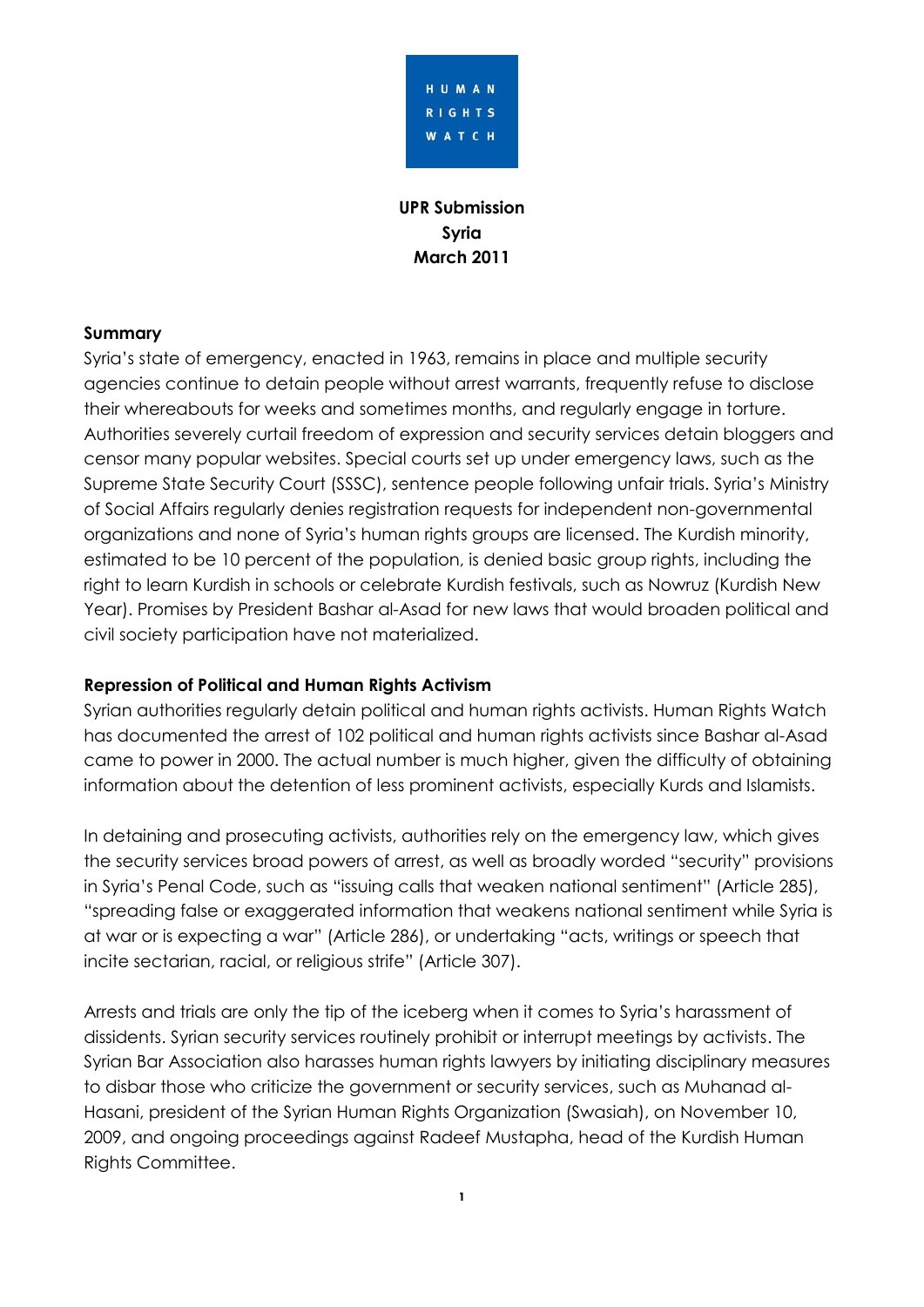Authorities since 2006 have expanded the use of travel bans to punish activists and dissidents. The Syrian Center for Media and Freedom of Expression, an unlicensed nongovernmental organization (NGO), enumerated, in February 2009, 417 political and human rights activists banned from traveling.

Syrian authorities deny all requests by human rights groups to register, and accordingly none are officially authorized to function. The main impediment to their registration is the 1958 Law on Associations and Private Societies (Law No. 93), which governs the establishment of any type of association in Syria and authorizes the security services to reject registration requests. In 2005 the Ministry of Social Affairs and Labor, the ministry officially responsible for administering Law No. 93, said that it would review the law with an eye toward liberalizing its provisions. However, the drive to reform the existing law came to a complete stop shortly thereafter, without any explanation.

Political activists in Syria also still await a new law allowing the establishment of political parties, following a recommendation in June 2005 by the Ba`ath Party Congress for such a law. To date, there is no draft law.

The member states of the Human Rights Council should urge the government of Syria to:

- Lift the state of emergency and repeal Legislative Decree No. 51 of December 22, 1962 (known as the Emergency Law).
- Release all individuals currently deprived of their liberty for peacefully exercising their right to freedom of expression, association, or assembly.
- Order the security services to cease detaining activists and banning them from traveling abroad merely for exercising their legitimate right to freedom of expression and association.
- Enact a political parties law that complies with international human rights norms, and establish an independent electoral commission to register new political parties.
- Amend Law No. 93 to ensure that groups formed for any lawful purpose are allowed to acquire legal personality by making registration of associations automatic once these associations fulfill the formal registration requirements.

# **Restrictions on Freedom of Expression**

Syria's press law provides the government with sweeping control over publications. The Arab Establishment for Distribution of Printed Products, affiliated with the Ministry of Information, vets all newspapers prior to distribution. Bashar al-Asad indicated in his second inaugural speech in July 2007 that the Ministry of Information would consider new amendments to the press law but no such draft had been issued as of March 1, 2011.

In February 2011, the government lifted its ban on popular websites such as Facebook and Youtube but internet censorship of political websites remains pervasive. The authorities regularly prosecute journalists, bloggers, and citizens who dare criticize the authorities or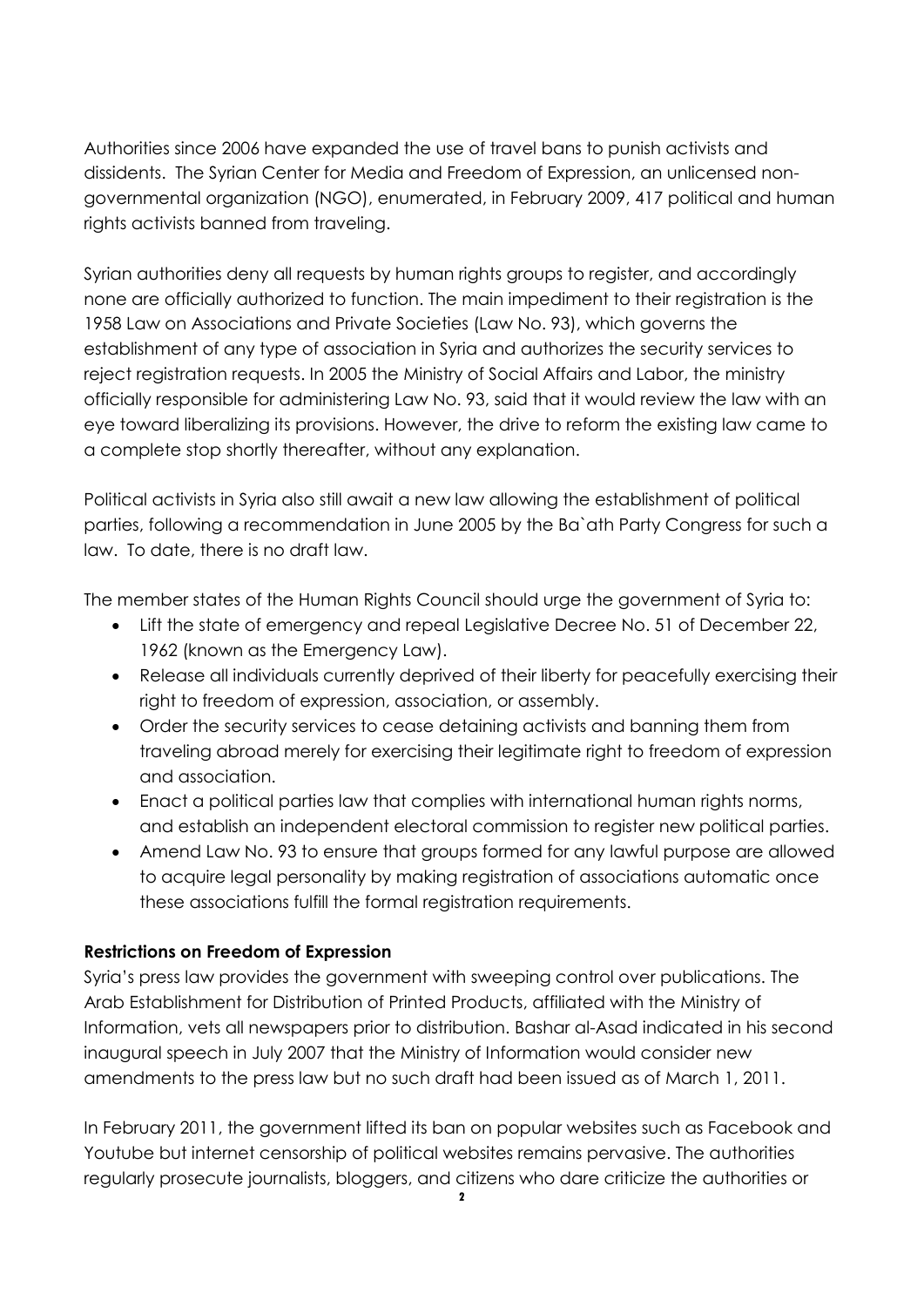the president. The majority of detained journalists and bloggers have been tried before the State Security Court (SSSC), an exceptional court with almost no procedural guarantees. In 2009, the Committee to Protect Journalists named Syria number three on a list of the ten worst countries in the world in which to be a blogger, based on restrictions that online writers face. Human Rights Watch found that between January 2007 and June 2008, the SSSC sentenced at least 10 writers and bloggers solely because they had criticized authorities, and that in the same period the court convicted 153 defendants on the basis of overbroad security provisions (described above) that violate basic rights to freedom of expression. In one case, the SSSC sentenced Muhammad Walid al-Husseini, 67, to three years in prison because a member of the security services overheard him insult President al-Asad and criticize corruption in Syria while sitting at a popular café.

The member states of the Human Rights Council should urge the government of Syria to:

- Immediately and unconditionally release all those imprisoned or detained solely for exercising their right to free expression, online or otherwise.
- Stop blocking websites for their content.
- Introduce a new media law that would remove all prison penalties for defamation and libel; stop government censorship of local and foreign publications; and remove government control over newspapers and other publications.
- Amend or abolish the vague provisions of the Syrian Penal Code that permit the authorities to arbitrarily suppress and punish individuals for peaceful expression, in breach of its international legal obligations, on grounds that "national security" is being endangered.

#### **Torture, Ill-Treatment, and Enforced Disappearances**

Syria's multiple security services continue to detain people without arrest warrants and frequently refuse to disclose their whereabouts for weeks and sometimes months—in effect forcibly disappearing them. For example, the fate of Nabil Khlioui, detained in 2008 from the region of Deir al-Zawr because of suspected ties to Islamists, remains unknown.

Human Rights Watch and other human rights groups have also documented a frequent pattern of torture and other ill-treatment by Syria's security services of political and human rights detainees as well as criminal suspects. Out of 30 Kurdish former detainees held after 2004, whom Human Rights Watch interviewed, 12 said that security forces tortured them. Human Rights Watch has also documented the torture of bloggers and beatings of prominent political activists by government security agents. For example, eight of the twelve detainees from the Damascus Declaration for Democratic Change, an umbrella group of opposition groups, detained in December 2007, told their investigative judge that state security agents had beaten them during detention. The UN Committee against Torture said in May 2010 that it was "deeply concerned about numerous, ongoing and consistent allegations concerning the routine use of torture by law enforcement and investigative officials..."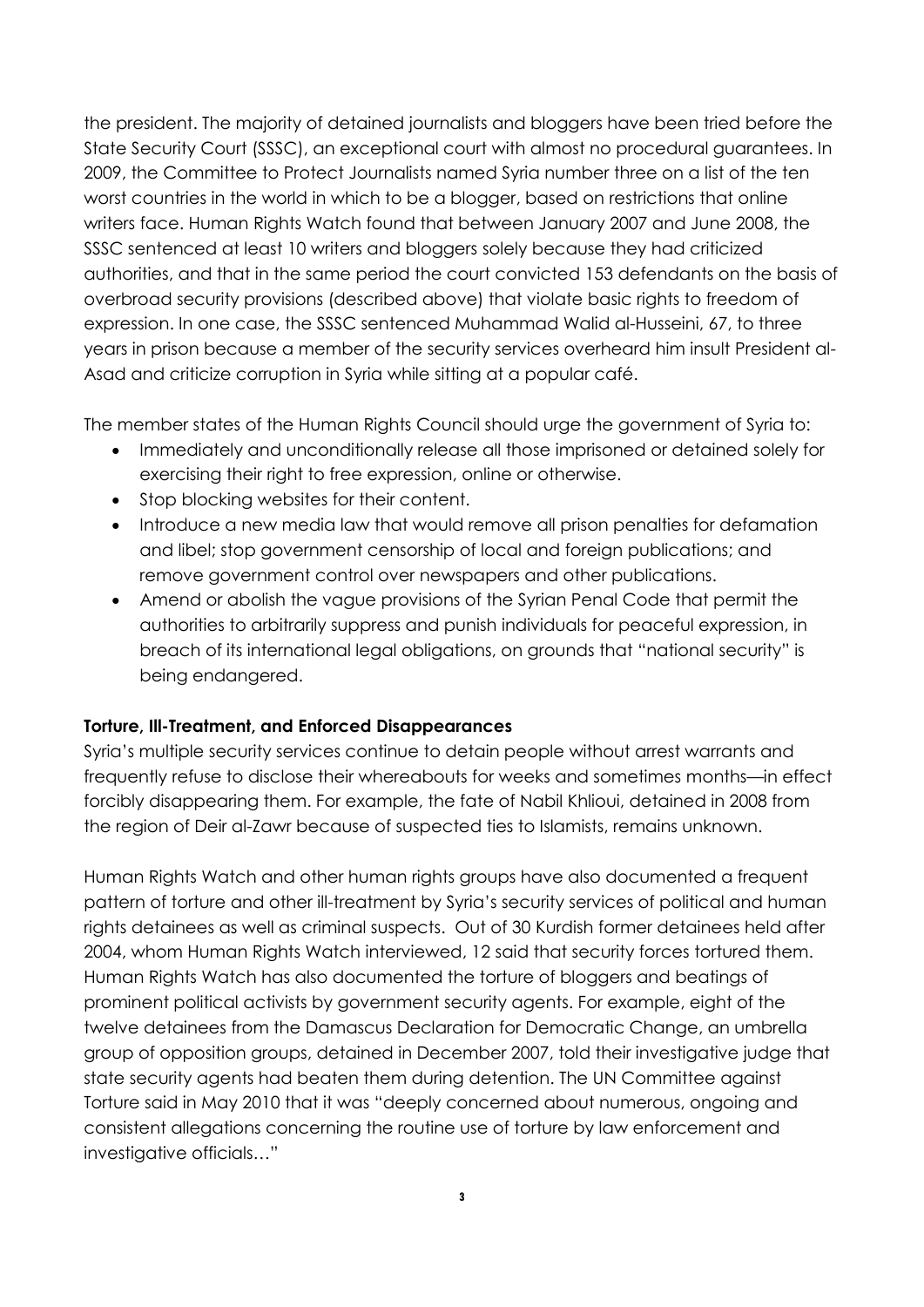Syria ratified the Convention against Torture and Other Cruel, Inhuman or Degrading Treatment or Punishment on July 1, 2004. However, it has not followed the ratification with concrete measures to end the practice of torture, such as investigations of allegations of torture or permission for independent observers to visit Syria's detention facilities. Legislative Decree No. 14, of January 15, 1969, which established the General Intelligence Division, provides that "no legal action may be taken against any employee of General Intelligence for crimes committed while carrying out their designated duties … except by an order issued by the Director." On September 30, 2008, President al-Asad issued Legislative Decree 69, which extended the requirement to obtain a decree from a senior security official prior to prosecuting any members of security services to other security agencies. To Human Rights Watch's knowledge, no decrees permitting the prosecution of a member of security forces for torture have been issued to date.

Syria's courts continue to convict on the basis of confessions obtained under torture. For example, Human Rights Watch's review of trials in the SSSC in 2007 and 2008 noted that 33 defendants alleged before the judge that security services had tortured them and extracted confessions from them by force, but in no case did the SSSC take any measure to open an investigation into these claims. When human rights lawyers allege that their clients have been tortured, they risk being prosecuted for "spreading false information," a criminal charge.

Syria's prison facilities are still off-limits to independent observers, and Syrian authorities continue to impose a blackout on information concerning the deadly shooting of at least 25 inmates by military police in Sednaya prison during a prison uprising that started on July 5, 2008.

The member states of the Human Rights Council should urge the government of Syria to:

- Order independent investigations into torture allegations and make public the results of the investigations. Discipline or prosecute, as appropriate, officials responsible for the mistreatment of detainees.
- Adopt effective measures to ensure that all detainees have prompt access to lawyers and independent medical examinations.
- Allow independent outside observers access to prisons and detention facilities.
- Order an independent investigation into the deadly shooting of inmates by military police at Sednaya prison in July 2008 and make the findings public.
- Ratify the Optional Protocol to the Convention against Torture (OPCAT), and invite the UN Subcommittee on Prevention of Torture to visit and inspect Syria's places of detention.

# **Repression of Kurds**

Kurds, Syria's largest non-Arab ethnic minority, remain subject to systematic discrimination. Authorities regularly suppress expressions of Kurdish identity (disrupting celebrations of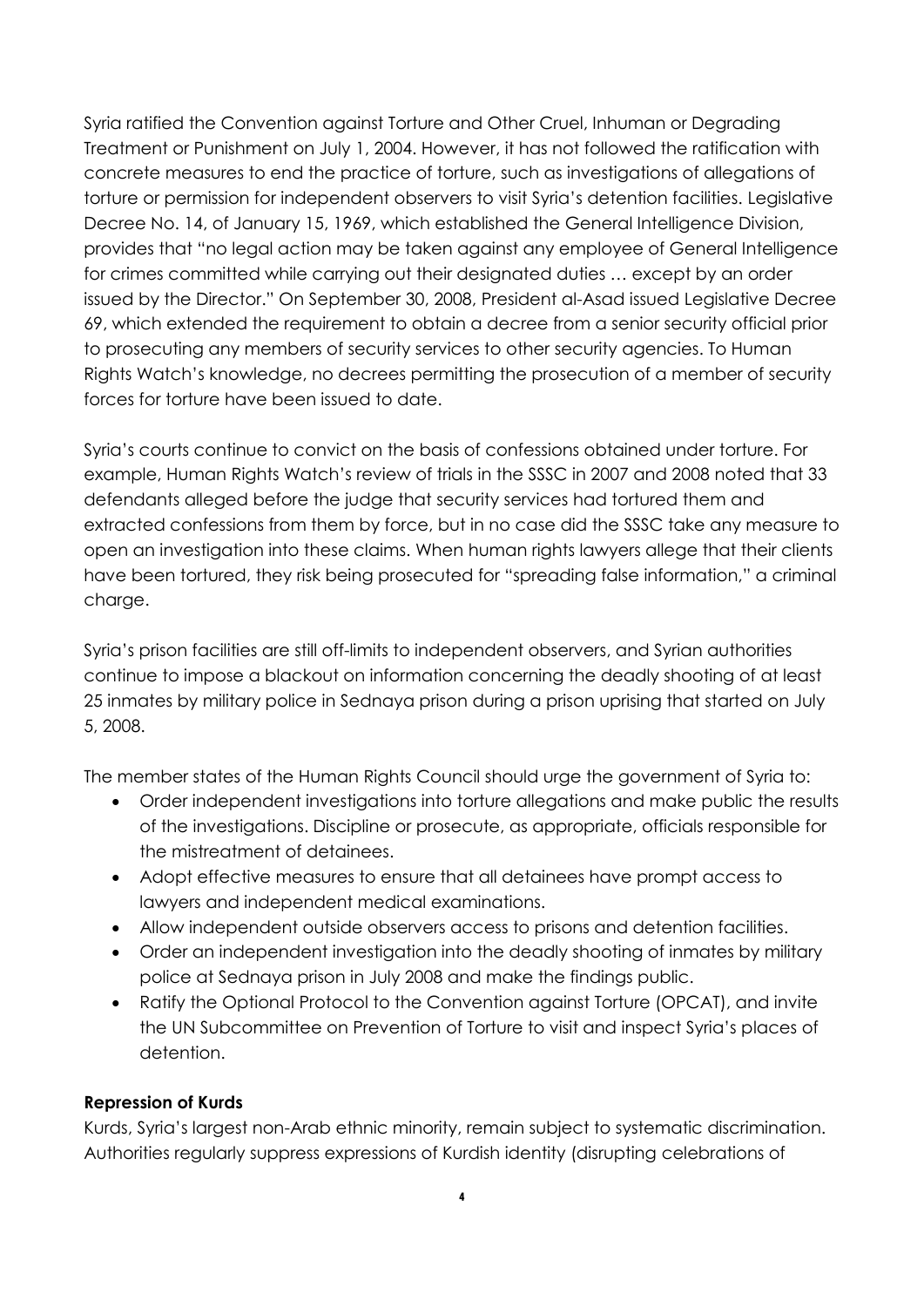Kurdish festivals such as Nowruz – the Kurdish New Year – and ban the teaching of Kurdish in schools.

Official harassment of Syrian Kurds increased after they held large-scale demonstrations, some of them violent, throughout northern Syria in March 2004 to voice long-simmering grievances. Syrian authorities reacted to the protests with lethal force, killing at least 36 people, injuring over 160, and detaining more than 2,000, amidst widespread reports of torture and ill-treatment of detainees. Most detainees were eventually released. However, since then, the government has maintained a policy of banning Kurdish political and cultural gatherings. Human Rights Watch has documented the repression of at least 14 Kurdish political and cultural gatherings since 2005. Security forces also detained a number of leading Kurdish political activists and referred them to military courts or the SSSC for prosecution on charges of "inciting strife" or "weakening national sentiment."

Large numbers of Kurds are stateless and consequently face a range of difficulties that range from getting jobs and registering marriages to obtaining basic state services. In 1962, an exceptional census stripped some 120,000 Syrian Kurds—20 percent of the Syrian Kurdish population—of their Syrian citizenship. By many accounts, the special census was carried out in an arbitrary manner. Brothers from the same family, born in the same Syrian village, were classified differently. The number of stateless Kurds grew as descendants of those who lost citizenship in 1962 multiplied; as a result, their number is now estimated at 300,000. President al-Asad has repeatedly promised Kurdish leaders a solution to the plight of the stateless Kurds, but to date no steps have been taken.

The member states of the Human Rights Council should urge the government of Syria to:

- Set up a commission tasked with addressing the underlying grievances of the Kurdish minority in Syria and make public the results of its findings and recommendations.
- Redress the status of all Kurds who were born in Syria but are stateless by offering citizenship to any person with strong ties to Syria by reason of birth, marriage, or long residence in the country and who is not otherwise entitled to citizenship in another country.
- Identify and remove discriminatory laws and policies on Kurds, including reviewing all government decrees and directives that apply uniquely to the Kurdish minority in Syria or have a disproportionate impact on them.
- Ensure that Syria's Kurds can exercise the right to enjoy their own culture and use their own language, including the right to celebrate cultural holidays and learn Kurdish in schools.

# **Legacy of Enforced Disappearances**

Syria's security forces were involved in gross human rights violations in the late 1970s and 1980s in an effort to quell opposition to former President Hafez al-Asad's government, including armed opposition by segments of the Muslim Brotherhood. The security forces detained and tortured thousands of opposition members, many of whom subsequently